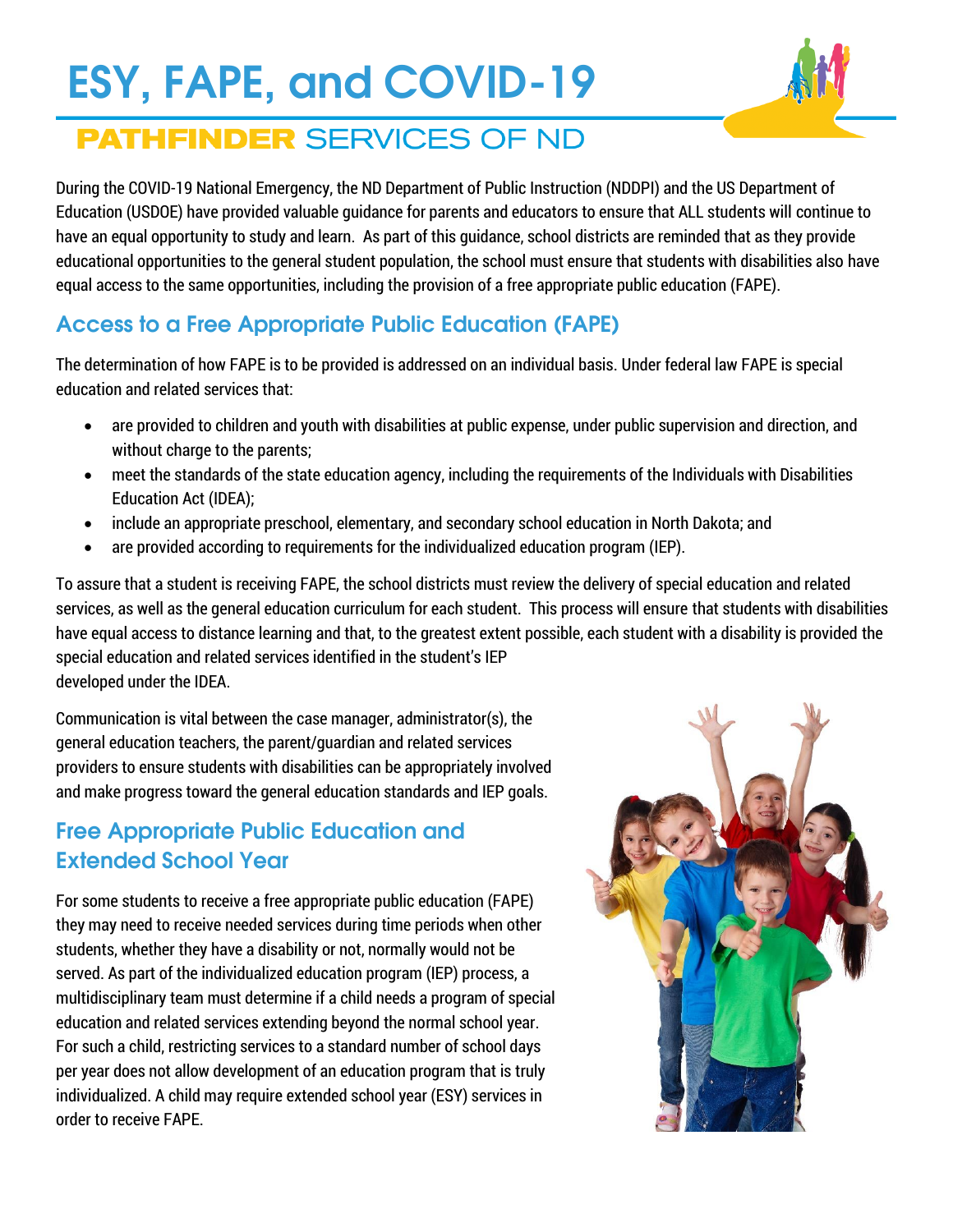#### **What determines the need for ESY services?**

Reasons why ESY services may be needed vary from child to child. Some children may suffer severe losses of social, behavioral, academic, communication, or self-sufficiency skills during interruptions in instruction. This is particularly true during long breaks such as summer vacations and holidays. Losses suffered may be so extensive that when school resumes, excessive amounts of time are needed to recover (recoup) lost skills, as compared to typical same age peers.

A child may experience losses because he or she reaches a critical learning stage at the end of a school year. He or she may need ESY services to avoid permanent loss of a learning opportunity. For other children, skills that support continued placement in the least restrictive environment (LRE) can be maintained only by ESY services. The IEP team will use

## **Regression and Recoupment**

#### **Regression Regression**

A decline to a lower level of functioning demonstrated A decline to a lower level of functioning demonstrated by a decrease of previously learned skills that occurs by a decrease of previously learned skills that occurs as a result of an interruption in educational as a result of an interruption in educational programming. programming.

#### **Recoupment Recoupment**

The ability to recover or regain skills at the level The ability to recover or regain skills at the level demonstrated prior to the interruption of educational demonstrated prior to the interruption of educational programming. programming.

regression/recoupment criteria in determining the need for ESY services, while considering a broad range of other factors.

#### **Who determines the need for ESY services?**

The IEP team determines the need for ESY services. The team consists of the parent(s) of the student, the child if appropriate, general education teacher(s), special education teacher(s) and related service providers, administrator or school district representative, and others as appropriate. Each person fulfills an important role by bringing and sharing critical information about the child and his or her need for ESY services.

#### **When should the IEP team meet to determine ESY services?**

The team must consider the needs for ESY services at the annual IEP meeting. However, under some circumstances the need for ESY services and the characteristics of ESY services may not be known at the time of the annual IEP meeting. In that case, the team can identify the date it will reconvene to determine need and services to be provided. The team may also plan what data should be gathered to assist in making those later determinations. An addendum documenting ESY determinations would then be completed and attached to the current IEP at that later time.

The IEP team meeting during which ESY needs and services are determined should be accomplished in sufficient time to permit any party to exhaust administrative remedies prior to the break in services. Thus, the IEP document will serve to notify the parents of whatever ESY determinations have been made. As part of the IEP process, the parents are fully informed of their rights and of procedures through which they may question a decision of the IEP team.

#### **Should new goals and objectives be developed for ESY services?**

ESY services address the maintenance of previously learned skills, as identified in the current IEP. The intent of ESY services is not to teach new skills. Therefore, new goals and objectives should not be added to a child's IEP for implementation of ESY services.

**The critical question that each IEP team member must ask is "Will the learning that occurred during the regular school year be significantly jeopardized if ESY services are not provided?"**